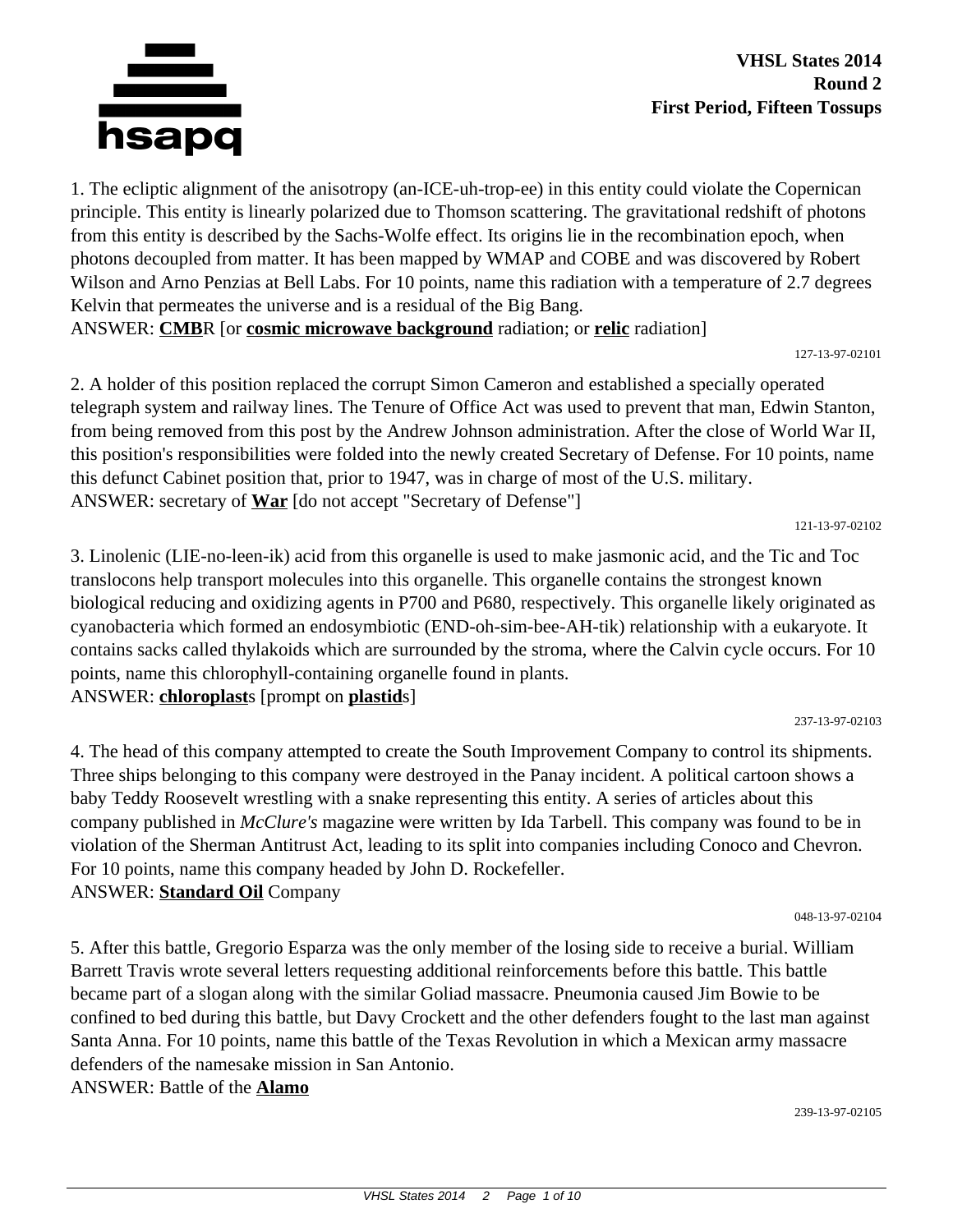6. This state has the largest sea cave in the United States, which has a two-hundred-foot elevator down to its lookout to watch Steller sea lions. This state is the westernmost of the two states that do not allow most drivers to pump their own gas. A 125-foot column inspired by Trajan's column is located in this state's city of Astoria. The Phantom Ship and Old Man of the Lake are both located in this state, where a caldera filled with water, creating Crater Lake. For 10 points, name this state in the Pacific Northwest where the Willamette Valley was the end of a namesake pioneer trail.

## ANSWER: **Oregon**

7. The point group for this molecular geometry has a symmetry order of twenty-four and is called T sub d. This geometry is present in every carbon atom of cyclohexane (SIKE-lo-HECKS-ain), but none of the carbon atoms of benzene. The polyatomic ions sulfate and phosphate have this geometry. All alkanes have this geometry, and although it is not bent, molecules with this geometry have bond angles of 109.5 degrees. For 10 points, identify this geometry with four attached atoms and no lone pairs, which is the geometry of methane.

## ANSWER: **tetrahedral** geometry

8. In a play by this man, the title character uses Bajazeth (BAH-juh-zeth) as a footstool and woos Zenocrate (zee-NAH-kruh-tay). This playwright wrote a prologue spoken by Machiavel in a play where the title character has his servant Ithamore deliver poisoned porridge to his daughter Abigail's convent. This author of *Tamburlaine the Great* wrote an influential play about a scholar who sells his soul to Mephistophilis. For 10 points, name this Elizabethan playwright of *The Jew of Malta* and *Doctor Faustus.* ANSWER: Christopher **Marlowe**

9. In many countries, this subject is replaced by the "voseo" (voh-SAY-oh). In Spanish, affirmative commands with this subject connect the direct object to the end of the verb, and are usually conjugated with the third-person singular present tense. In the preterite (PRET-uh-rit), verbs with this subject end in "-aste" (AH-stay) or "-iste" (EE-stay). This subject should be used instead of "usted" (oo-STED) only in informal situations. For 10 points, identify this second-person singular subject, the Spanish word for "you." ANSWER: **tú**

10. One of this author's narrators revels in his toothache and liver problems, explaining the joy that smart men find in inertia before recalling a night with the prostitute Liza. In another novel by him, an atheist college student tells of Jesus's imprisonment in the parable of the Grand Inquisitor. This author of *Notes from Underground* also created Smerdyakov (SMUR-juh-koff), who lives with his legitimate brothers Dimitri, Ivan, and Alyosha. For 10 points, name this Russian author of *The Brothers Karamazov* and *Crime and Punishment.*

# ANSWER: Fyodor **Dostoevsky**

186-13-97-02108

190-13-97-02109

023-13-97-02106

239-13-97-02107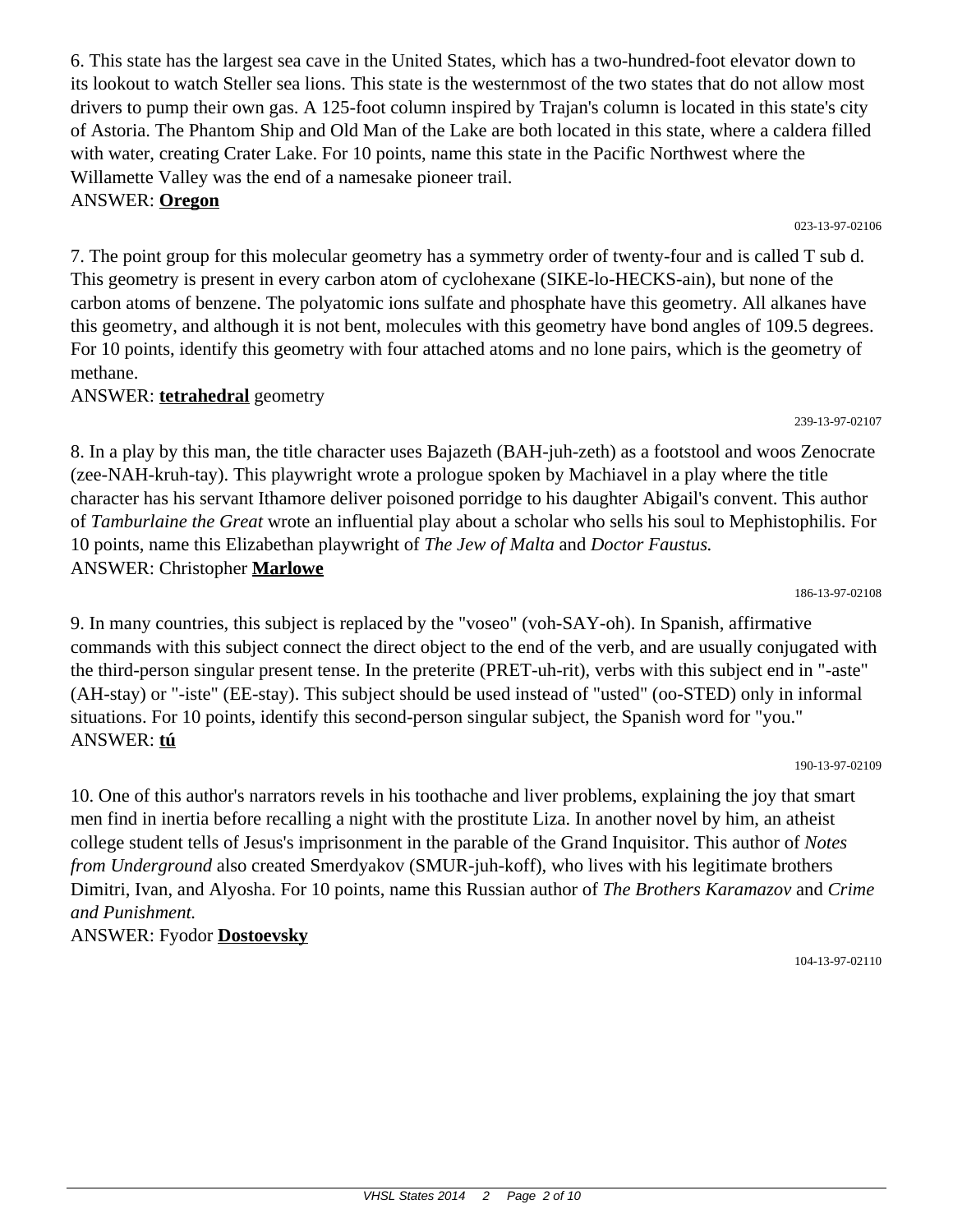11. One of these two divine characters sent a giant crab named Carcinus (car-KEEN-us) to attack the feet of the other. The Milky Way originated from the breast of one of these two characters after she angrily stopped suckling the other. One of these mythical beings tried to prevent the other's birth by tying up Alcmene's (alk-MEE-neez) legs. When that failed, she dispatched two snakes to kill the other of these characters. For 10 points, name both the cow-eyed Greek goddess and the strongman she forced to perform twelve labors.

ANSWER: **Hera** and **Heracles** [or **Juno** and **Hercules**; or **Hera** and **Hercules**; or **Juno and Heracles**; any combination of acceptable answers may be given in either order, but do not accept or prompt if only one answer is given]

12. In a novel by this man, Richard Elster is the subject of a documentary by Jim Finley. This author of *Point Omega* wrote a novel in which Bill Gray travels to Beirut, entitled *Mao II.* This author of *Libra* wrote about waste management executive Nick Shay in his longest novel. In his most famous book, Jack Gladney is a professor of Hitler Studies who must contend with an "airborne toxic event." For 10 points, name this postmodern American novelist of *Underworld* and *White Noise.* ANSWER: Don **DeLillo**

13. This concept is the first word in the title of a Sigmund Freud book that explains why the homosexual Dora feels revolted by Herr K. The "latent" form of this concept results from exposure to the conditioned stimulus before beginning a classical conditioning experiment. Clark Hull theorized a "reactive" form of this concept. If an animal learns that the presence of a conditioned stimulus signifies the lack of the unconditioned stimulus, this form of conditioning is said to have occurred. For 10 points, name this suppression of behavior that is contrasted in conditioning with excitation. ANSWER: **inhibition**s [or **inhibitory**]

14. The poems of the Pearl Poet commonly use a repeating unit of this many lines called the bob-and-wheel. Sapphic stanza includes this many syllables in the final line of the poem. The first and third lines of a tanka poem contain this many syllables. This is the number of ancient Confucian classics. Blank verse contains this many metrical feet per line. Most of Shakespeare's plays have this many acts. The first and last line of a haiku have this many syllables. For 10 points, name this number of lines in a limerick. ANSWER: **five**

15. The value for the glass transition in polymers is often found using a differential scanning variety of these devices. A sample is placed in a combustion crucible and ignited in the most common type of these devices found in labs, the bomb. A simple example of these devices can be created by nesting two styrofoam cups and capping them with a lid that has two holes, for a thermometer and stirrer. For 10 points, identify these devices that are used to measure the heat of a reaction and heat capacity of materials. ANSWER: **calorimeter**s

066-13-97-02115

190-13-97-02114

### 127-13-97-02112

#### 003-13-97-02113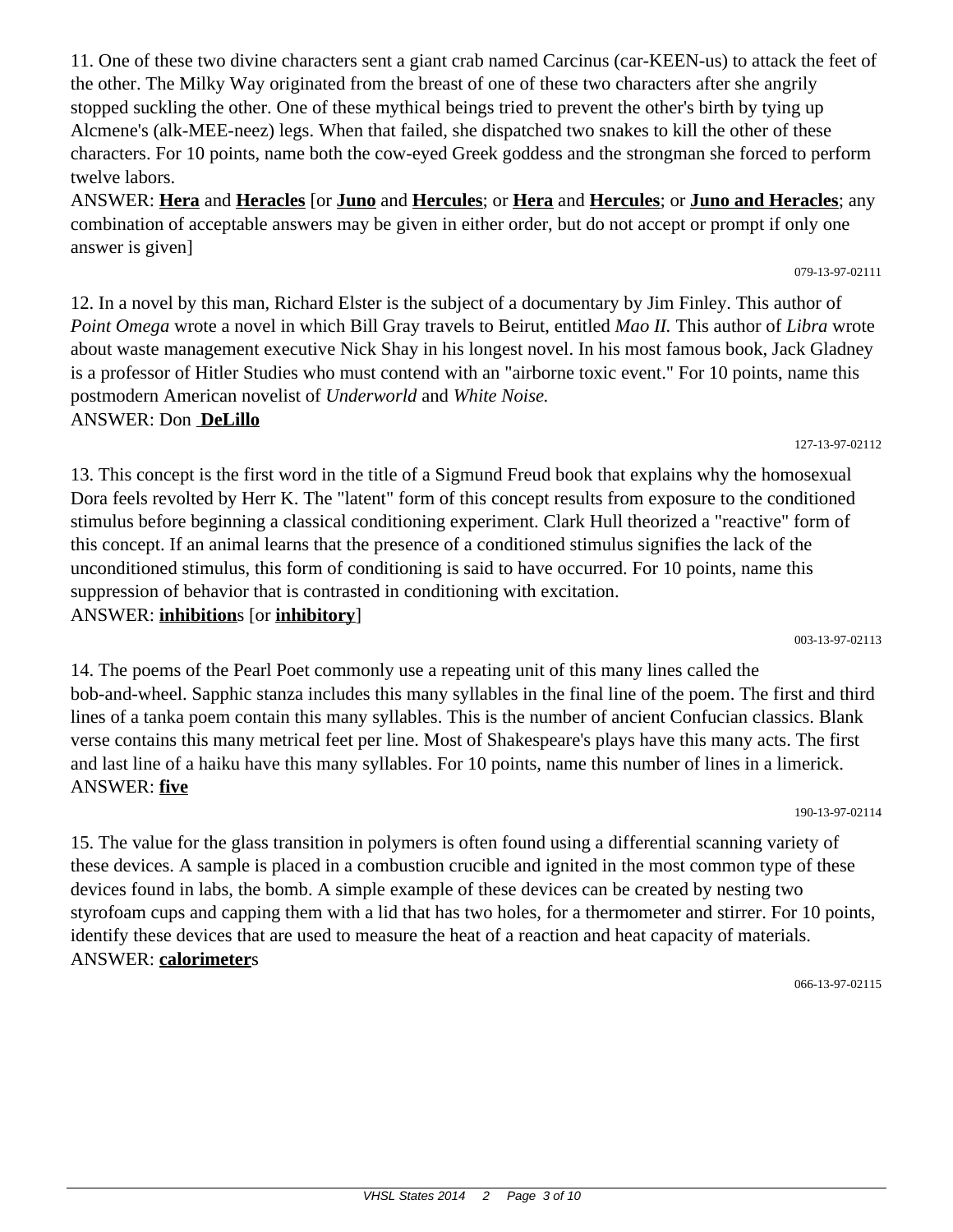

1A. What father of Umberto I became the first king of a united Italy in 1861? ANSWER: **Victor Emmanuel II** [prompt on partial answer]

1B. Which Pauline epistle, the longest, declares that "Death is the wages of sin?" ANSWER: Epistle to the **Romans**

2A. What company made a leap as a content provider by distributing the original series *House of Cards* and airing the fourth season of *Arrested Development?* ANSWER: **Netflix**

2B. What kind of simple diagram uses arrows to represent all the forces acting on a central object? ANSWER: **free-body** diagram

3A. This is a 20-second calculation question. If A equals 6 and B equals 7, what is the value of the quantity A squared minus 2 A B plus B squared? ANSWER: **1**

3B. This is a 20-second calculation question. Parallel lines AB and CD are intersected by line EF at points G and H, respectively. If angle AGE measures 20 degrees and angle DHF is acute, what is the measure of angle DHF?

ANSWER: **20** degrees

4A. What name did Andy Warhol give to his New York studio? ANSWER: the **Factory**

4B. What letter is used to represent the equilibrium constant in chemistry and thermal conductivity in physics?

ANSWER: **k**

5A. Jose Marti (mar-TEE) is a revolutionary poet and national hero from what country? ANSWER: **Cuba** [or Republic of **Cuba**]

5B. What mathematician developed a namesake "rule of signs" for determining the number of roots of a polynomial?

ANSWER: Rene **Descartes**

6A. What kind of computer program transforms source code into object code, to make it executable? ANSWER: **compiler**

6B. What treatise defends the absolute rule of kings and calls the life of man "nasty, brutish, and short?" ANSWER: *Leviathan*

7A. The terrorist group Al-Shabab (shuh-BOB) killed over sixty people in a 2013 attack on the Westgate Mall in what African country?

# ANSWER: **Kenya**

7B. What American humorist wrote such novels as *Pudd'nhead Wilson* and *A Connecticut Yankee in King Arthur's Court?*

ANSWER: Mark **Twain** [or Samuel Langhorne **Clemens**]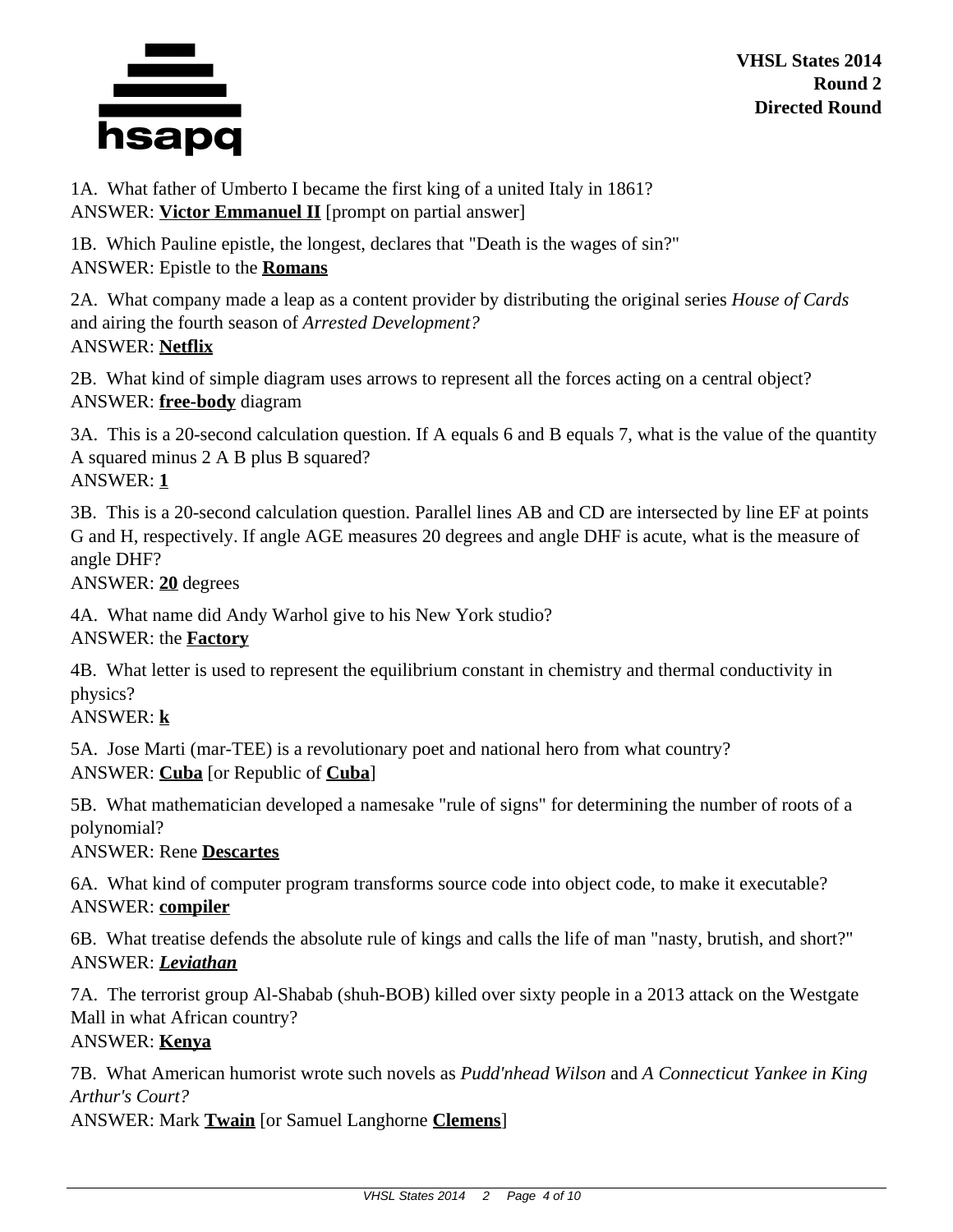8A. What reclusive American poet wrote "My Life had stood - a Loaded Gun" and "Safe in their Alabaster Chambers?"

# ANSWER: Emily **Dickinson**

8B. What rookie quarterback led the New York Jets to an 8-8 record in 2013 after leaving West Virginia University?

# ANSWER: Geno **Smith**

9A. This is a 30-second calculation question. If you repeatedly roll two fair dice, what is the probability of rolling a seven before rolling a six?

## ANSWER: **6/11**

9B. This is a 30-second calculation question. Tommy walks a certain distance around a circular track. Evan walks, at the same speed, from the same starting point to the center of the track and then to a different point on the edge of the track. If Evan exactly meets up with Tommy again, then at what angle, in degrees, must Evan turn when he reaches the center? Express your answer in terms of pi. ANSWER: **360/pi** degrees

10A. What name was given to the subjugated slave-like class of people who did most of the agricultural work in ancient Sparta?

### ANSWER: **helot**s

10B. What monk founded genetics with his experiments on pea plants? ANSWER: Gregor **Mendel**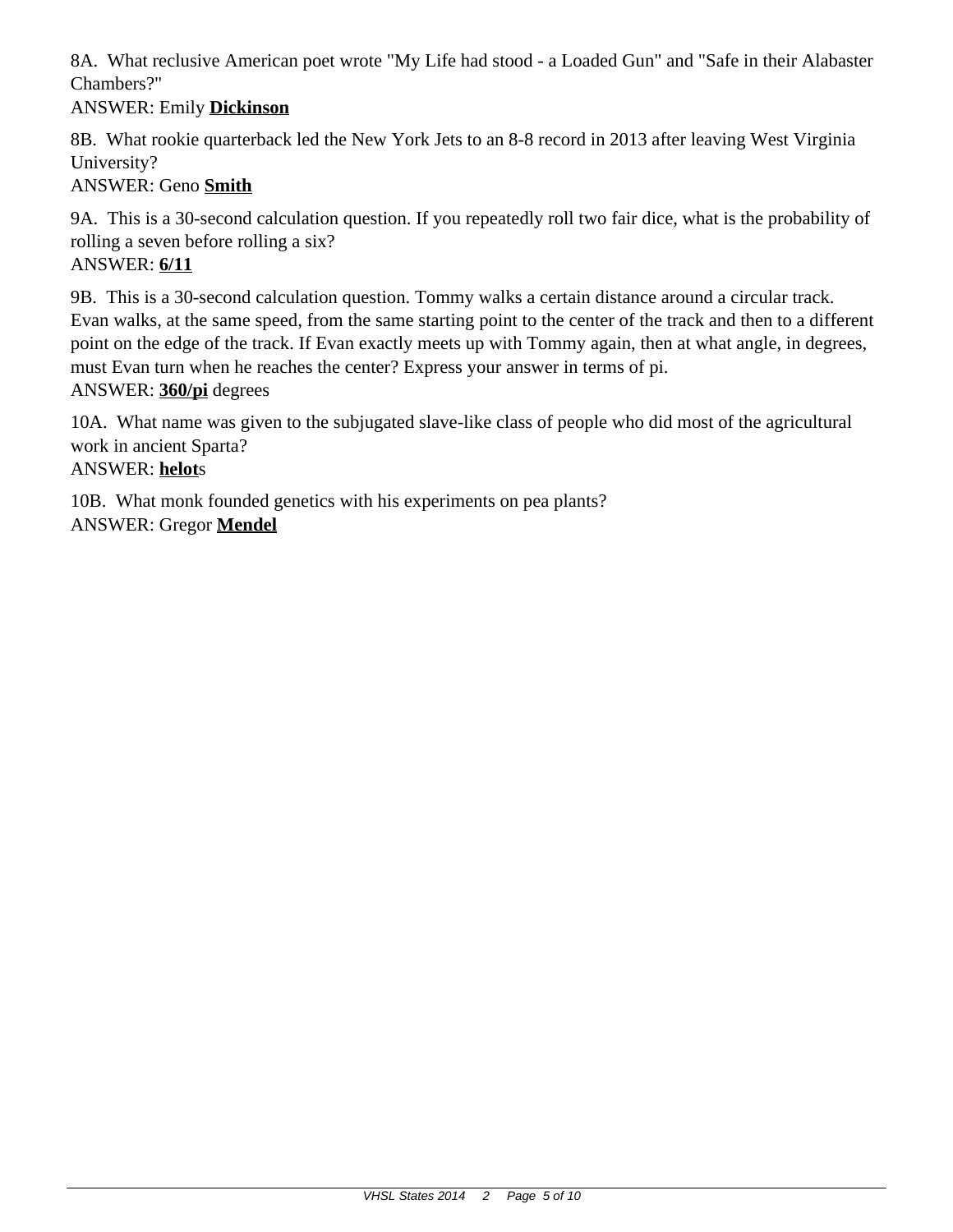

1. Before giving a speech on this river, an Englishman was mysteriously found dead in Neston Park in 1864. It forms a swamp known as the "Sudd," which widens into a floodplain at the Bahr al Jabal (BAR ahl juh-BALL). This river's source was the subject of a debate between British explorers John Speke and Richard Francis Burton, and one of its tributary sources is located at Lake Tana. Its major tributaries are the "White" and "Blue," which meet up at Khartoum. The Aswan High Dam is built on this river. For 10 points, name this African river, the longest in the world. ANSWER: **Nile** [or White **Nile**; or Blue **Nile**]

#### 052-13-97-02117

2. Materials with this property exhibit a phenomenon in which heat is transferred by waves called second sound, resulting in a material with this property having the highest known thermal conductivity. In 2004, a team at Penn State first witnessed this property in a solid, which at first was thought to be a Bose-Einstein condensate. Materials with it can form a thin Rollin film and creep out of a container. This property is observed below a sharp discontinuity at 2.17 Kelvin, the lambda point. For 10 points, name this property observed when viscosity goes to zero at low temperatures. ANSWER: **superfluid**ity

064-13-97-02118

3. George Balanchine re-choreographed this ballet specifically for Gelsey Kirkland. Some characters in this ballet perform a "round dance" and play a game with golden apples. Leopold Stokowski was renowned for his recordings of the berceuse (BARE-soo-zuh), the infernal dance, and other highlights from three suites excerpted from this ballet. Its protagonist destroys an egg holding the immortality of his enemy, and sees thirteen dancing princesses before encountering the title creature in the realm of Kaschei (kuh-SHAY) the Immortal. For 10 points, name this Stravinsky ballet about Prince Ivan. ANSWER: *The Firebird* [or *L'oiseau de feu*; or *Zhar-ptitsa*]

020-13-97-02119

4. Peter Cooper created this product, but he and Pearle B. Wait failed to popularize it before Orator Woodward succeeded. A 1993 test at Saint Jerome Hospital in Batavia confirmed the claim of Adrian Upton that an EEG on this substance could display the same brain waves as a human. Cecil B. DeMille used this product in *The Ten Commandments* to depict the parted waters of the Red Sea. This official state snack of Utah was once available in celery flavor, but its original four flavors were lemon, orange, strawberry, and raspberry. For 10 points, name this Kraft-brand gelatin. ANSWER: **Jell-O** [prompt on **gelatin** until it is read]

023-13-97-02120

5. In a novel written in this language, the dog Karenin dies of cancer while Tomas cheats on Sabina with Tereza. That novel written in this language is *The Unbearable Lightness of Being.* A play written in this language describes Hugo Pludek's rise to the head of the Liquidation Office. That play in this language was written by a prominent politician and is titled *The Garden Party.* For 10 points, name this language used by Vaclav Havel and Milan Kundera, who set many of their writings in Prague. ANSWER: **Czech** language [or **Bohemian**]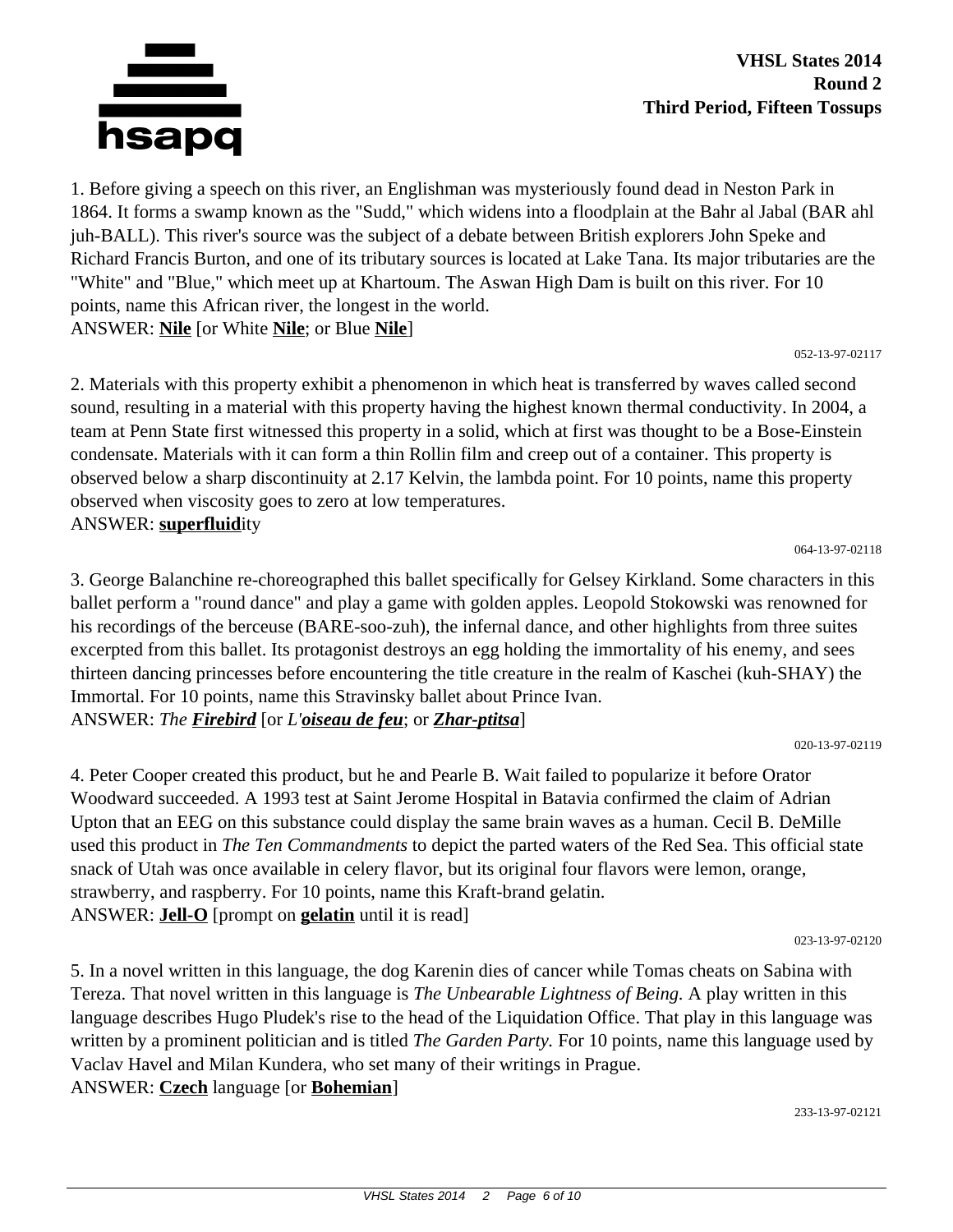6. This artist painted *San Giorgio Maggiore* (MUH-jor-ay) *at Dusk* during his 1908 trip to Venice. Louis Leroy mocked this artist's painting of a boat completely in black rowing toward the shore, illuminated by a very bright orange sun. In two series, he painted the Houses of Parliament and the Rouen (WOO-ahn) Cathedral at different times of day. This artist painted *The Japanese Bridge* near his home in Giverny (JIV-air-nee). His popular subjects included poplars and haystacks. For 10 points, name this painter of *Impression, Sunrise* and many depictions of water-lilies. ANSWER: Claude **Monet**

7. This word describes a type of anucleated (EY-nook-lee-ate-ed) tube element used to transport carbohydrates through the phloem of vascular plants, as well as the plate that separates those tube elements. In chemistry, microporous alumino-silicates called zeolites (ZEE-oh-lites) act as a molecular type of this device. An ancient algorithm for finding prime numbers by systematically crossing out multiples of primes is named for one of these things of Eratosthenes (air-uh-TOSS-thuh-neez). For 10 points, name this device that can be used to mechanically separate tiny solids from liquids. ANSWER: **sieve**

8. This short story features a secret which is found out by "gold, and the power of a woman's will." Its main character is accused of romancing the daughter of his "semi-barbaric" king. In this short story, the princess tells the main character to choose the right-most option in a ceremony which will end in either death or marriage to another woman for the protagonist. For 10 points, name this short story by Frank R. Stockton in which two identical doors conceal the title options.

ANSWER: "The **Lady, or the Tiger?**"

9. This politician's 1971 election bid was grounded in a slogan for "eliminating poverty." She put her son in charge of an aggressive family planning program which controversially included sterilization quotas. She died en route to an interview with Peter Ustinov. Her authorization of Operation Blue Star, which was an attack on the Golden Temple of Amritsar, ultimately led to her assassination by her own Sikh bodyguards, after which she was succeeded by her son Rajiv. For 10 points, identify this daughter of Jawaharlal (jah-WAH-hur-lol) Nehru and first female prime minister of India. ANSWER: **I**ndira Priyadarshini **Gandhi** [prompt on **Gandhi**]

189-13-97-02125

10. A story by this man is named for a phrase used by Brooklyn Dodgers announcer Red Barber. That story of his features Erwin Martin's attempt to orchestrate the firing of Ulgine Barrows for upsetting office efficiency. This author of *My Life and Hard Times* and "The Catbird Seat" wrote about a title character who daydreams that he is a surgeon, a marksman, and a fighter pilot. For 10 points, name this humorist who wrote "The Secret Life of Walter Mitty." ANSWER: James **Thurber**

030-13-97-02126

11. These compounds can be chlorinated using S–O–Cl 2 or brominated using P–Br 3. Both PCC and the Jones reagent oxidize these compounds to ketones. Though not amines (AA-meenz), the number of carbon atoms attached to their defining functional group determines whether they are primary, secondary, or tertiary. An example of these compounds is generated along with carbon dioxide when yeast enzymes consume glucose. These compounds have a hydroxyl group bounded to carbon atom. For 10 points, name these compounds whose examples include methanol, ethanol, and a type of isopropyl. ANSWER: **alcohol**s

#### 190-13-97-02122

088-13-97-02124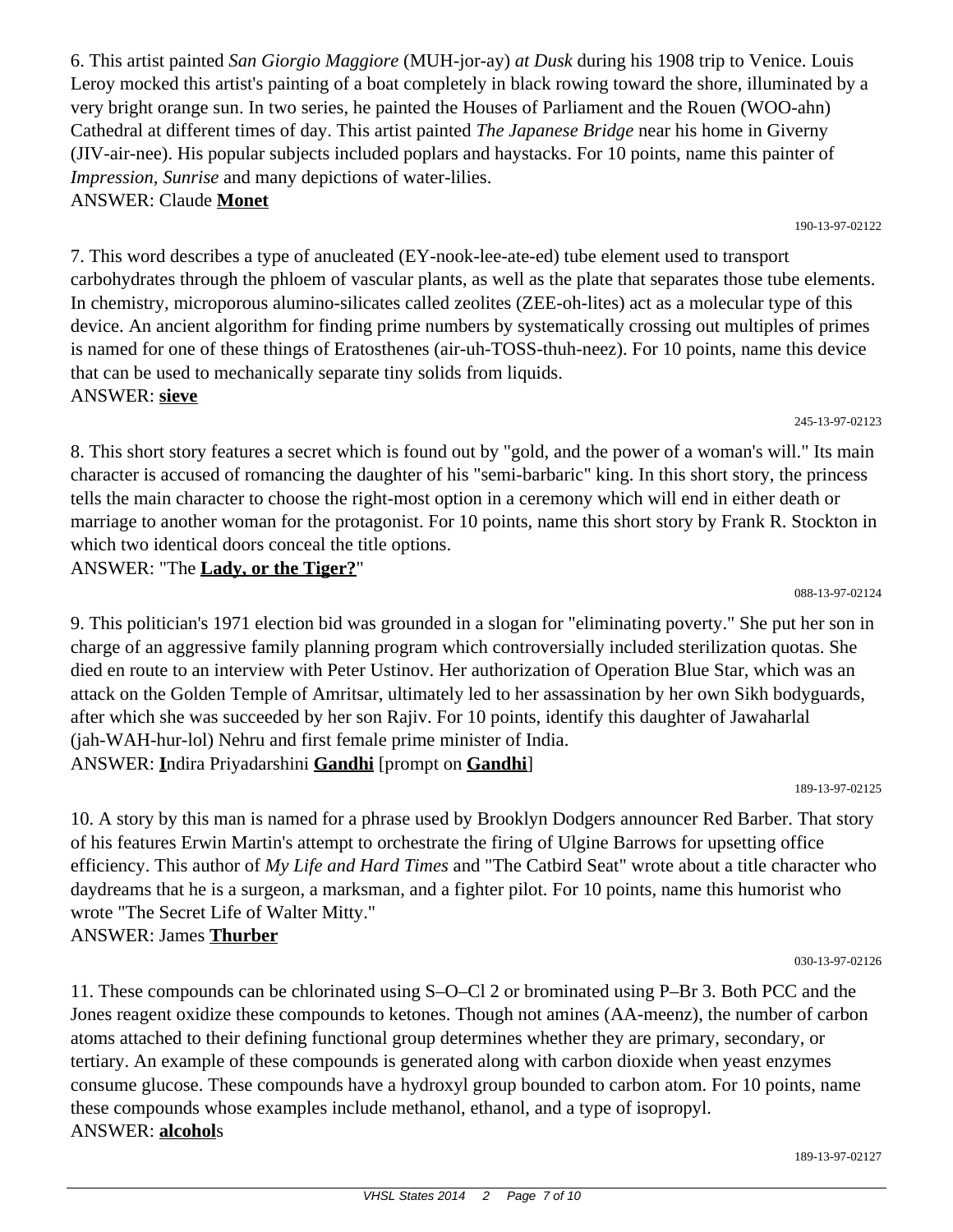12. This man's government executed leaders of the "milk strike," and he attempted to advance a new philosophy he called "universism." As Minister of Defense under Peder Kolstad, this man became notorious for putting down a strike of hydroelectric workers. After forming the National Union Party in 1933, he never won a seat in the Storting. He served as Prime Minister under Josef Terboven, who led the occupation of his country. For 10 points, name this Norwegian officer who collaborated with the Nazis, and whose name has become a noun meaning "traitor."

# ANSWER: Vidkun **Quisling**

13. This economist co-authored the paper "What Makes Advertising Profitable?" with William Adams and addressed the efficiency wage hypothesis in several papers written with George Akerlof. In November 2013, this person told Bob Corker that she would have the courage to "prick bubbles." She accumulated support for her current position after Lawrence Summers withdrew from consideration. This former chair of Bill Clinton's Council of Economic Advisers was confirmed in January 2014 to succeed Ben Bernanke. For 10 points, name this woman who became the new Chairman of the Federal Reserve Board. ANSWER: Janet **Yellen**

052-13-97-02129

14. This building was broken into several times by a youth known as "the boy Jones." Unlike similar locations such as Sandringham and Balmoral, it is not owned by an individual but rather the state. The Golden State Coach is located adjacent to this building at the John Nash-designed Royal Mews. During a war, a queen said she was glad this location was bombed because she could "look the East End in the face." The ceremony of "changing the Queen's Life Guard" occurs here. For 10 points, name this palace in London, the residence of the British monarch. ANSWER: **Buckingham** Palace

052-13-97-02130

15. The enzyme named after these things is absent in Cri du chat (CREE do sha) syndrome and was discovered in *Tetrahymena*. That enzyme, hTERT, adds TTAGGG to the ends of these things in humans, similar to what occurs in cancer cells. These things are subject to the end replication problem, and when very short, they lead to cellular senescence (suh-NESS-unce). The discovery of these things by Elizabeth Blackburn explained Leonard Hayflick's theory that cells could only divide a finite number of times. For 10 points, identify these series of repeating nucleotides at the ends of chromosomes. ANSWER: **telomere**s

233-13-97-02131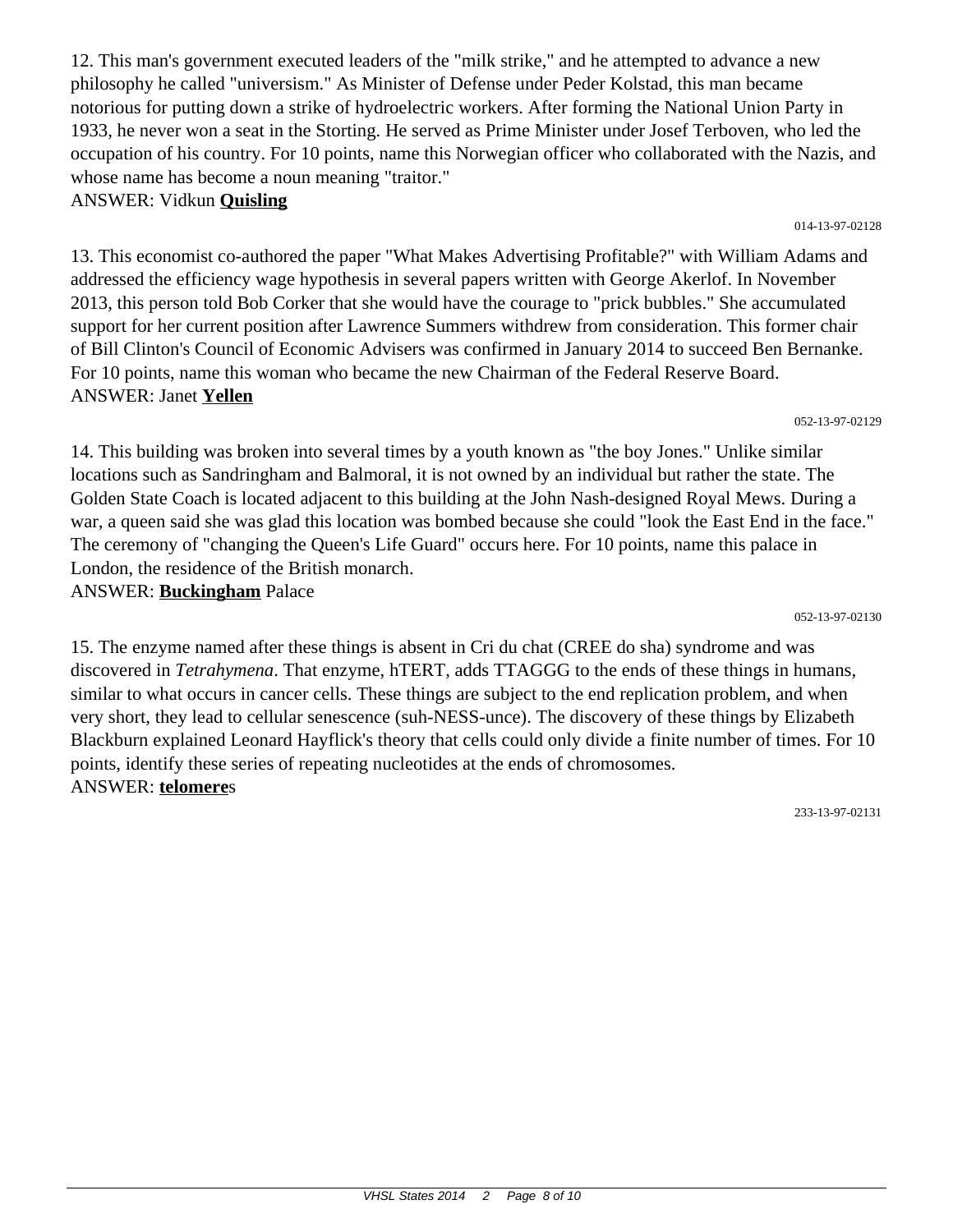

1. The second section of this novel intersperses events such as Prue's death in childbirth with the decay of a house. At the beginning of this book, James imagines killing his father because he insists the weather will be bad. The matriarch of the central family dies abruptly in this novel's section "Time Passes." In this novel, Lily Briscoe finally completes her painting and the Ramsays take a boat to the title structure. For 10 points, name this novel by Virginia Woolf.

## ANSWER: *To the Lighthouse*

2. This structure is located within the sella turcica. Cysts can be found in the pars intermedia, which separates this structure's anterior and posterior sections. Cancer of this structure often leads to excess levels of ACTH and Cushing's disease. It is connected to the hypothalamus through the infundibulum (IN-fun-DIB-yoo-lum). It secretes hormones like oxytocin (OCK-see-TOH-sin) and vasopressin, or ADH, to regulate different systems in the body. For 10 points, name this gland in the brain, an important part of the endocrine system.

# ANSWER: **pituitary** gland

3. Calculations involving this force can be improved by using the Bouguer (boo-JAY) or free-air corrections. An equipotential surface for this force is the geoid (JEE-oyd), the shape the oceans would take if they covered the Earth. A constant used in calculations with this force is equal to 6.67 times 10 to the minus 11. Because the Earth is an oblate spheroid, calculations involving this force deviate from Newton's law. For 10 points, name this attractive force that causes things to flow or fall towards the Earth's center. ANSWER: **gravity**

066-13-97-02134

052-13-97-02135

140-13-97-02133

4. In this play, a character is told to find a Spanish costume in order to court the sister of Kastril, while another is blindfolded and humiliated in order to meet the "Queen of Fairy." The protagonist of this play deals with such characters as the tobacconist Drugger, the wealthy Sir Epicure Mammon, and the clerk Dapper, who wants to summon a familiar. In this play, Lovewit's butler Jeremy poses as Captain Face to join the con artist Subtle. For 10 points, name this Ben Jonson play featuring characters who desire the philosopher's stone.

# ANSWER: *The Alchemist*

5. Sonia Johnson was excommunicated by the Mormon church for supporting this initiative, which is the subject of the legally controversial "three-state strategy." Five states which ratified this law re-voted to rescind ratification in the subsequent years. This initiative was campaigned against by the Eagle Forum of Phyllis Schlafly, and this amendment's text was written by Alice Paul in 1923, even though it picked up support in the 1970s. For 10 points, identify this bill outlawing all discrimination based on sex, which fell just short of becoming a Constitutional amendment.

ANSWER: the **ERA** [or **Equal Rights** Amendment]

019-13-97-02136

This is a calculation question. In triangle VCU, altitude VO has length 9 units. If the side lengths of VCU are all integers, what is the smallest possible length of CU? ANSWER: **24** units